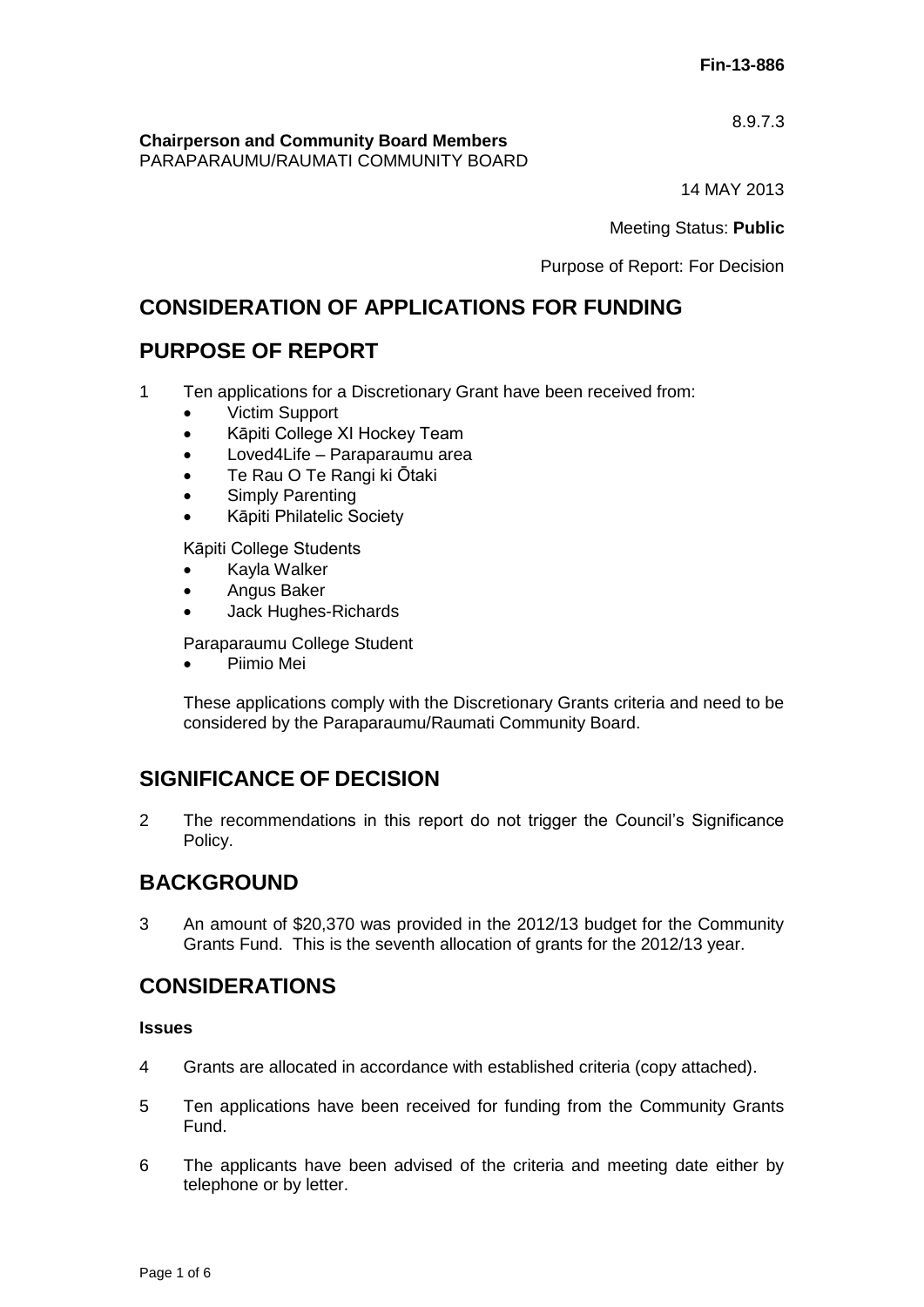## **Applications from the Community Grant Fund**

These applications can be considered under Eligible Purposes 2 *– Special project or activity*

#### Victim Support

7 Denise Graham on behalf of the NZ Council of Victim Support Groups has applied for a grant of \$500 to assist with costs of delivering services to victims of crime and trauma, including training costs for their volunteers and staff.

# Kāpiti College XI Hockey Team<br>8. Kirsty Rollander Team I

8 Kirsty Rollander Team Leader of the Kāpiti College XI Hockey Team has applied for a grant of \$500 to assist with expenses in playing in a tournament in Carterton this year. The College is applying for funds to cover the costs of accommodation and vehicle hire so the Team are asking for assistance to cover other expenses i.e. Tournament registration, food and Referee fees.

# Loved4Life<br>9 Iill La

9 Jill Lane on behalf of Loved4Life has applied for a grant of \$500 to assist with costs to provide volunteers with materials they need to make 'loved' quilts to new born babies and welcome them into the community and also to make and deliver a meal to the family.

## Te Rau O Te Rangi

10 Te Ara Herewini Smiler on behalf of Te Rau O Te Rangi ki Ōtaki has applied for a grant of \$500 to assist with costs to hold an Open Day Fundraiser which will help the Club get to the Waka Ama National Sprints (Outrigger Canoeing) in Lake Karapiro in 2014.

#### Simply Parenting

11 Jill Duncan on behalf of Simply Parenting has applied for a grant of \$500 to assist with costs to hold a one day parenting seminar and practical workshops for parents of young children in the Kāpiti Coast on 18 May 2013.

#### Kāpiti Philatelic Society

12 Ian Burtt on behalf of the Kāpiti Philatelic Society has applied for a grant of \$300 to assist with costs to hold the New Zealand Interclub One Frame in August 2013 at the Coastlands Shopping Mall.

#### Nominated by Kāpiti College

## Angus Baker

13 Angus Baker has applied for a grant of \$400 to assist with costs to take part in the Inter Provincials in Timaru and Secondary Schools Athletics Championships in Masterton.

#### Kayla Walker

14 Kayla Walker has applied for a grant of \$390 to assist with costs of representing Wellington at the North Island Secondary Schools Athletics Championships in Masterton 6-7 April 2013.

### **Jack Richards**

15 Jack Richards has applied for a grant of \$500 to assist with costs to travel to Las Vegas and take part in the Swoosh National Championships and a tournament at the Vegas Elite Basketball Club in July 2013.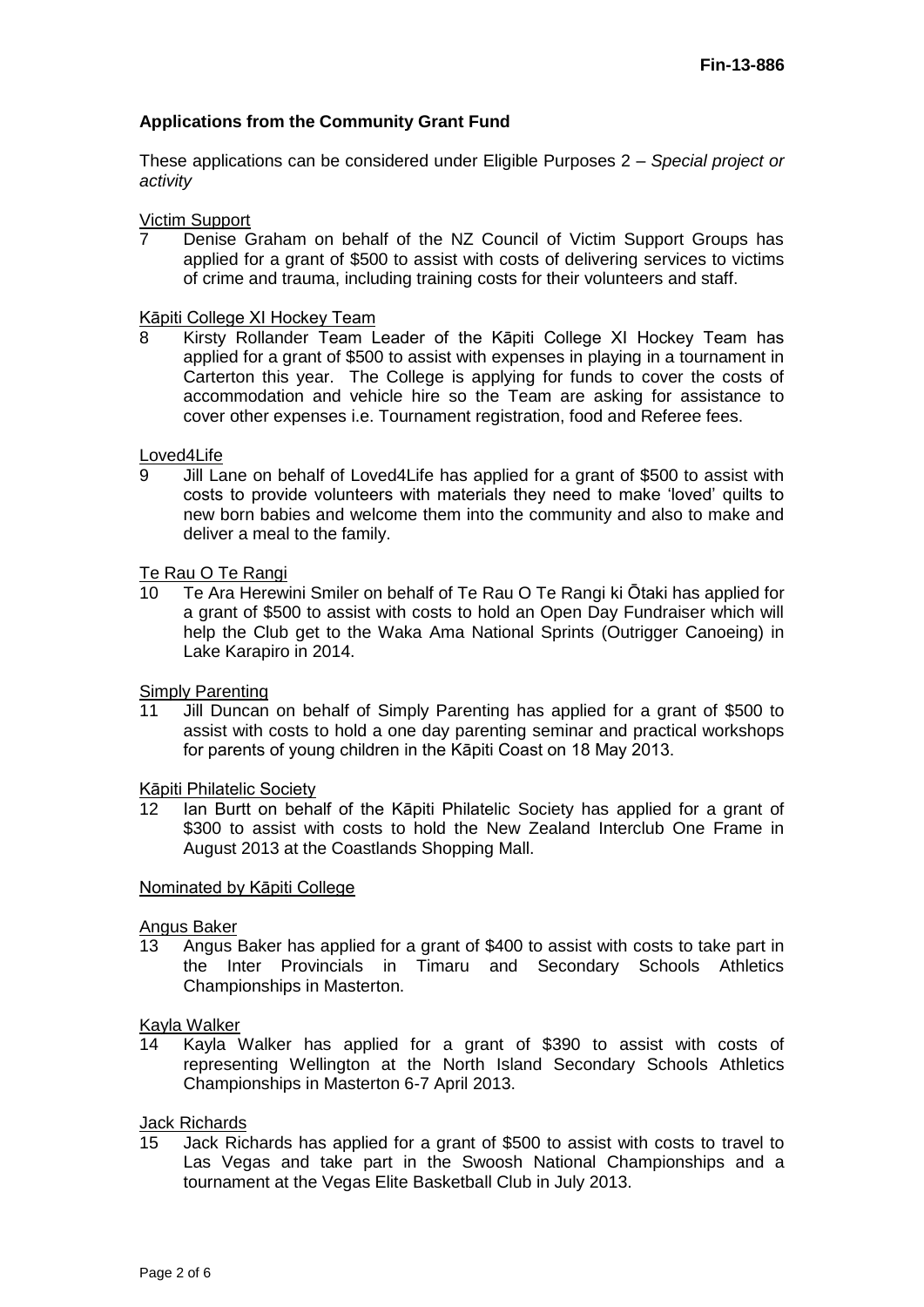### Nominated by Paraparaumu College

# Piimio Mei<br>16 Piimi

Piimio Mei has applied for a grant of \$500 to assist with costs to attend Winter School at the New Zealand School of Dance.

## Financial Considerations

17 Budget allocation for the 2012/13 year.

| 2012/13           |                    |                     |              | <b>Balance</b>       |
|-------------------|--------------------|---------------------|--------------|----------------------|
| <b>Budget</b>     |                    | <b>Grants total</b> |              | <b>Available for</b> |
| <b>Allocation</b> | Date of meeting    | per meeting         | <b>Total</b> | <b>Distribution</b>  |
| \$20,370          | 17 July 2012       | \$2,400.00          | \$2,400.00   | \$17,970.00          |
|                   | 28 August 2012     | \$2,130.25          | \$4,530.25   | \$15,839.75          |
|                   | 9 October 2012     | \$1,847.00          | \$6,377.25   | \$13,992.75          |
|                   | 20 November 2012   | \$4,600.00          | \$10,977.25  | \$9,392.75           |
|                   | 19 February 2013   | \$1.760.00          | \$12,737.25  | \$7,632.75           |
|                   | Soroptimist Refund | $+$ \$50.00         | \$12,687.25  | \$7,682.75           |
|                   | 9 April            | \$3,000.00          | \$15,687.25  | \$4,682.75           |

18 The following list shows all the grants made to date from the Paraparaumu/ Raumati Community Board Grants Fund in the 2012/2013 financial year, for the Board's information.

|             |                          |               |                                                              | Report      |
|-------------|--------------------------|---------------|--------------------------------------------------------------|-------------|
| <b>Date</b> | <b>Recipient</b>         | <b>Amount</b> | <b>Purpose of Grant</b>                                      | <b>Back</b> |
| 17/7/12     | Eve Mulder               | \$500         | Travel to the US to be a                                     | Received    |
|             |                          |               | Special Needs Instructor at                                  |             |
|             |                          |               | Camp America.                                                |             |
| 17/7/12     | Te Ra Companion          | \$500         | To purchase 15-20 fruit and                                  | Received    |
|             | <b>Gardening Group</b>   |               | nut trees to plant in                                        |             |
|             |                          |               | Matthews Par, Menin Road.                                    |             |
| 17/7/12     | Kāpiti Horticulture      | \$500         | <b>Advertising and Hall Rental</b>                           | Received    |
|             | Society                  |               | for their Annual Flower                                      |             |
|             |                          |               | Show.                                                        |             |
| 17/7/12     | <b>Callum Brazier</b>    | \$400         | Representing NZ to attend                                    | Received    |
|             |                          |               | the International Space                                      |             |
|             |                          |               | Camp in the US.                                              |             |
|             |                          |               |                                                              |             |
| 17/7/12     | Mary Gow                 | \$500         | Setting up a website for the<br><b>Mulled Wine Concerts.</b> | Received    |
|             |                          |               |                                                              |             |
| 28/8/12     | Paraparaumu              | \$199         | <b>Amended Building Consent</b>                              | Received    |
|             | Playcentre               |               | Fee                                                          |             |
| 28/8/12     | Kāpiti Kids              | \$500         | Bringing sporting and                                        | Received    |
|             | <b>Motivation Trust</b>  |               | cultural identities into Kāpiti                              |             |
|             |                          |               | Coast schools to inspire,                                    |             |
|             |                          |               | encourage and motivate                                       |             |
|             |                          |               | children                                                     |             |
| 28/8/12     | <b>Lighthouse Family</b> | \$431.25      | Hiring of an 'Aircastle' for                                 | Received    |
|             | Trust                    |               | their Annual Community                                       |             |
|             |                          |               | Event                                                        |             |
|             |                          |               |                                                              |             |
|             |                          |               |                                                              |             |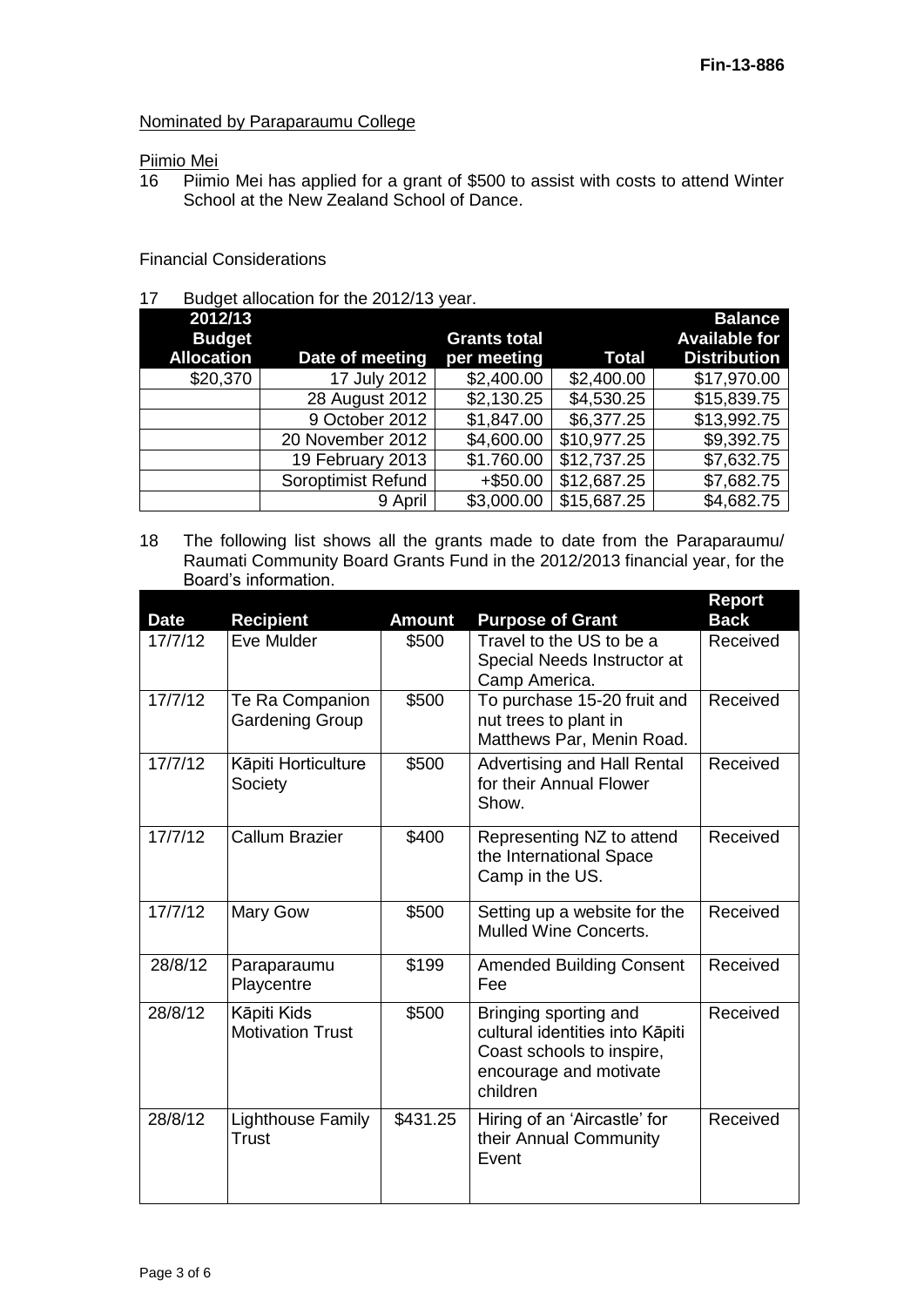| <b>Date</b> | <b>Recipient</b>                         | <b>Amount</b> | <b>Purpose of Grant</b>                                                                                                   | <b>Report</b><br><b>Back</b> |
|-------------|------------------------------------------|---------------|---------------------------------------------------------------------------------------------------------------------------|------------------------------|
| 28/8/12     | Raumati South<br>School                  | \$500         | Trees and safe access<br>steps around their bushwalk                                                                      | Received                     |
| 28/8/12     | Kāpiti Timebank                          | \$500         | Cost of producing a short<br>film for social media<br>networking                                                          |                              |
| 9/10/12     | Soroptimists<br>International Kāpiti     | \$300         | Support a Service Project<br>(\$50 returned surplus funds)                                                                | Received                     |
| 9/10/12     | Kāpiti ADHD/HDD<br><b>Support Group</b>  | \$253         | Book and set of DVDs<br>entitled "Challenging<br><b>Behaviours Resource Kit"</b>                                          |                              |
| 9/10/12     | <b>MOA Community</b><br>Orchard          | \$294         | Signage to welcome visitors                                                                                               | Received                     |
| 9/10/12     | <b>Proactive Arts</b><br>Collective      | \$500         | Tutoring costs and paints<br>with painting a mural for<br><b>Crossroads Community</b><br>Drop-in Centre, Raumati<br>South | Received                     |
| 9/10/12     | <b>Siggy Woolloff</b>                    | \$500         | Organising a concert called<br>'The Big Love"                                                                             |                              |
| 20/11/12    | Paraparaumu<br><b>Beach Businesses</b>   | \$500         | To purchase coloured<br>Lights to illuminate the<br>Norfolk Pine at MacLean<br>Park                                       | Received                     |
| 20/11/12    | Kāpiti Concert<br>Orchestra Inc.         | \$500         | <b>Hall Rental</b>                                                                                                        | Received                     |
| 20/11/12    | Kāpiti Women's<br><b>Community Choir</b> | \$500         | <b>Hall Rental</b>                                                                                                        | Received                     |
| 20/11/12    | Raumati South<br>School                  | \$500         | Entry to the Ellerslie Garden<br><b>Show 2013</b>                                                                         | Received                     |
| 20/11/12    | <b>Mary Potter</b><br>Hospice            | \$500         | <b>Strawberry Festival</b>                                                                                                | Received                     |
| 20/11/12    | Henry Culkin                             | \$500         | World Challenge Dec 12                                                                                                    |                              |
| 20/11/12    | Eleni Timoteo                            | \$500         | World Challenge Dec 12                                                                                                    |                              |
| 20/11/12    | <b>Alice Forster</b>                     | \$500         | Spirit of Adventure Voyage                                                                                                |                              |
| 20/11/12    | Jasper Mattila                           | \$300         | Spirit of Adventure Voyage                                                                                                |                              |
| 20/11/12    | <b>Sam Norris</b>                        | \$300         | Spirit of Adventure Voyage                                                                                                |                              |
| 19/2/13     | WSD Kāpiti Inc                           | \$260         | <b>Hall Rental</b>                                                                                                        |                              |
| 19/2/13     | Debbie Beazley                           | \$500         | <b>Hall Rental</b>                                                                                                        | Received                     |
| 19/2/13     | <b>Beach FM</b>                          | \$500         | <b>Emergency Generator</b>                                                                                                |                              |
| 19/2/13     | Kāpiti Chorale                           | \$500         | <b>Hall Rental</b>                                                                                                        |                              |
| 20/3/13     | Soroptimists<br>refund                   | $-$ \$50      | Unused grant money                                                                                                        | Received                     |
| 9/4/13      | Paris Dalrymple-<br>Mortleman            | \$500         | Poland July 2013 NZ World<br>Squash Squad                                                                                 |                              |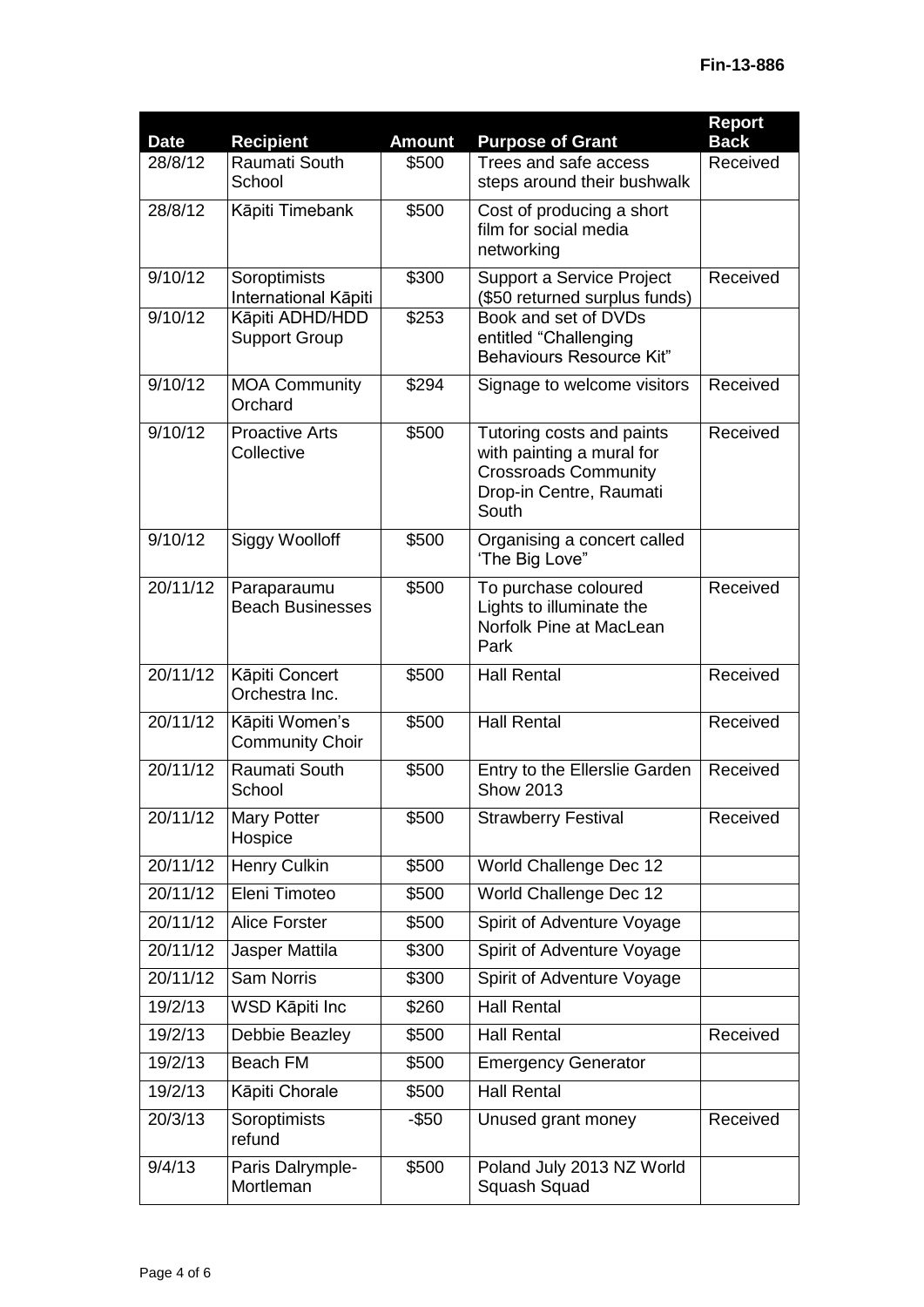| <b>Date</b> | Recipient                                                    | <b>Amount</b> | <b>Purpose of Grant</b>                             | <b>Report</b><br><b>Back</b> |
|-------------|--------------------------------------------------------------|---------------|-----------------------------------------------------|------------------------------|
| 9/4/13      | Queen Elizabeth<br><b>Regional Park</b><br>Kāpiti Trust Inc. | \$500         | Project to build a hide in the<br>Wetlands          |                              |
| 9/4/13      | Kāpiti Community<br>Patrol                                   | \$500         | Two Members to Tauranga<br>in June 2013             |                              |
| 9/4/13      | Kristian McLeod                                              | \$500         | Las Vegas July 2013 NZ<br><b>Basketball Academy</b> |                              |
| 9/4/13      | Lucy Nelson                                                  | \$500         | California July 2013 Inline<br>Hockey               |                              |
| 9/4/13      | Jacob Barker                                                 | \$500         | Youth Declaration in<br><b>Auckland April 2013</b>  |                              |

#### **Delegations**

19 The Paraparaumu/Raumati Community Board has delegated authority to:

Reference Part D.10 of the Governance Structure which reads: *Community Grants*

*10.13 Authority to consider and approve the allocation of community-based grant funds as deemed appropriate under agreed criteria of both existing schemes and any granting schemes that may be approved through the Annual Plan process or the Long Term Plan (LTP) process.*

# **RECOMMENDATIONS**

- 20 That the Paraparaumu/Raumati Community Board grants the NZ Council of Victim Support Groups a grant of \$.................. to assist with costs of delivering services to victims of crime and trauma, including training costs for their volunteers and staff.
- 21 That the Paraparaumu/Raumati Community Board grants Kāpiti College XI Hockey Team a grant of \$........... to assist with expenses in playing in a tournament in Carterton this year.
- 22 That the Paraparaumu/Raumati Community Board grants Loved4Life a grant of \$......... to assist with costs to provide volunteers with materials they need to make 'loved' quilts to new born babies and welcome them into the community and also to make and deliver a meal to the family.
- 23 That the Paraparaumu/Raumati Community Board grants Te Rau O Te Rangi ki Ōtaki a grant of \$............... to assist with costs to hold an Open Day Fundraiser which will help the Club get to the Waka Ama National Sprints (Outrigger Canoeing) in Lake Karapiro in 2014.
- 24 That the Paraparaumu/Raumati Community Board grants Simply Parenting a grant of \$.............. to assist with costs to hold a one day parenting seminar and practical workshops for parents of young children in the Kāpiti Coast on 18 May 2013.